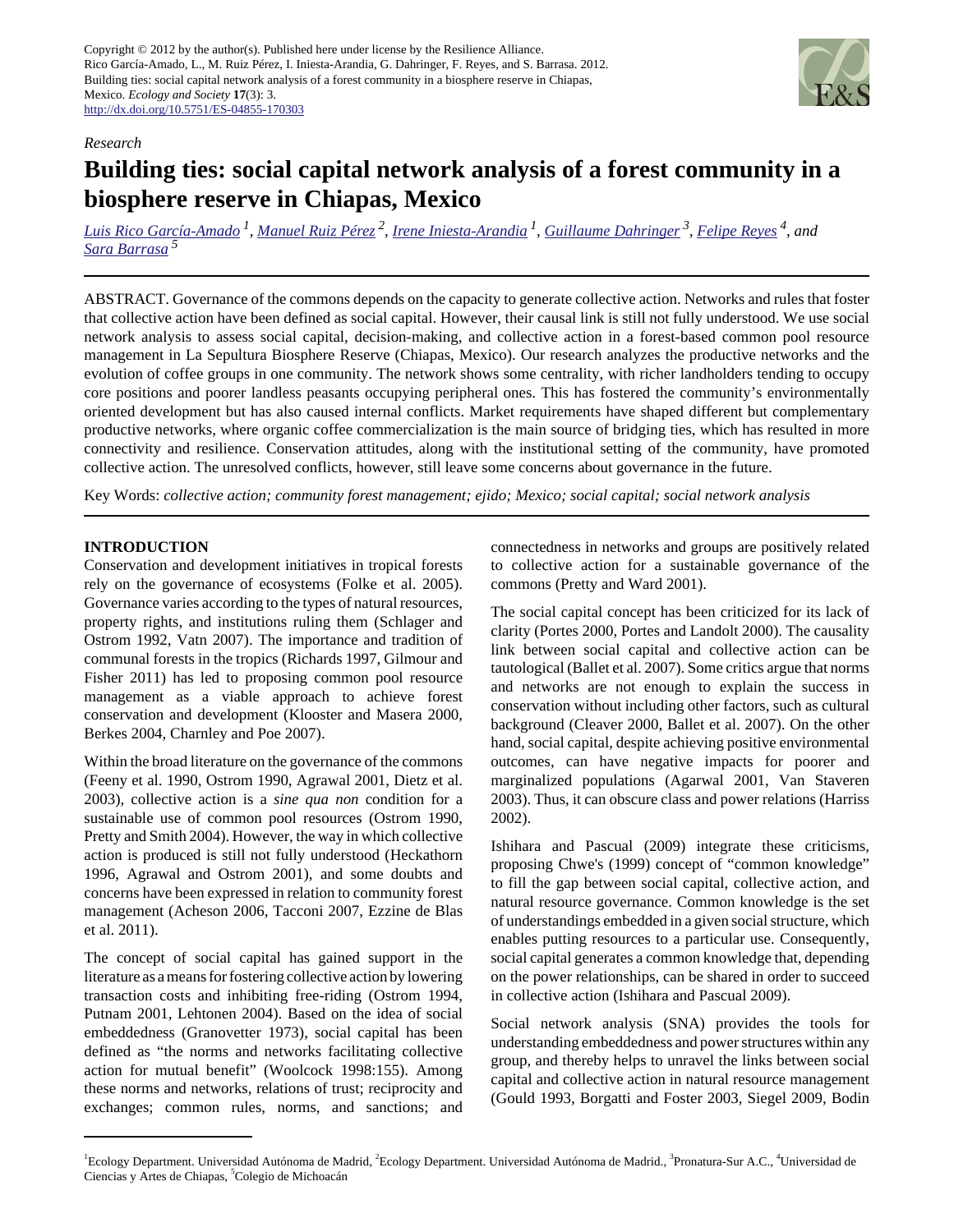and Prell 2011). SNA also illustrates the existence of subgroups in network structures, which complements the understanding of intra-community power relations and possible specializations around livelihood activities (Girvan and Newman 2002).

We analyze the social network (SN) of a forest community to understand social capital, decision-making, and collective action in forest-based common pool resource management. Despite some case studies (Crona and Bodin 2006, Ernstson et al. 2008, Prell et al. 2008, Downey 2010), social networks fieldwork research on natural resource management is still limited (Bodin and Crona 2009, Crona and Hubacek 2010). With this study we attempt to contribute to the social network research on bottom-up approaches to govern the commons. Specifically, we analyze the social relations around the management of a common pool resource and try to establish the role of social networks in productive activities and in achieving a common knowledge aimed at conserving the forests upon which these activities rely.

#### **Community forestry in Mexico**

Mexico is a laboratory for community tenure (Bray et al. 2005). The main common property type is the ejido, a structure created after the 1910 revolution in order to give land to poor peasants. Ejidos are held communally and involve community work, "tequio", even though de facto they often mix communal land and private property (Haenn 2006). In 1992 the Constitution was changed in order to legalize the parceling of the ejido (Cornelius and Myhre 1998, Klooster 2003). Currently, 54% of Mexican land corresponds to ejidos, of which about 2/3 is still used communally (INEGI 2007). Of the total 31,500 communities, between 7000 and 9000 live in or nearby forests (Bray et al. 2005, INEGI 2007).

There are two types of dwellers inside ejidos. Ejidatarios own the land and have full rights in the community's assembly, where decisions about the management of common land are taken. Pobladores have no land tenure rights—except for small pieces of land sold or donated by ejidatarios—and do not vote in the assembly; therefore, although they can participate in some common land management activities, they do not take part in the decision-making process. Inheriting is the main way to become an ejidatario, a factor that hinders land acquisition and the access to full land entitlement for the new generations (Barnes 2009). The tension between ejidatario and poblador tends to underscore the rest of social relations in the ejido.

Mexico has a long tradition of forest resource management (Toledo et al. 2003). Examples of it can be found in coffee agroforests in the Mexican south (Moguel and Toledo 1999) or in community managed forests in Quintana Roo, Oaxaca, Durango, or Guerrero (Wilshusen et al. 2002, Bray et al. 2005). Based on these experiences, Mexico has developed policies for fostering community development by combining primary (agriculture, forestry), secondary (small-scale rural industries), and tertiary (ecotourism) activities (Torres 2003, Bray et al. 2006).

#### **Study area**

The study was conducted in the ejido Sierra Morena, located in La Sepultura Biosphere Reserve, Chiapas, Mexico. The ejido has 1750 ha of a variety of ecosystems—mixed pineoak, cloud, and subperennial rainforest—due to an altitudinal variation that goes from 750 to 1400 meters above sea level. In 1970 a group of landless farmers took the land from a big landowner who was illegally holding it, a very common story in the area because Chiapas did not benefit from land reform right after the revolution (Bobrow-Strain 2004). The first ejidatarios had to defend the land from the illegal landowner's attacks until the ejido was formally established in 1978. During that time, the community decided to work the land collectively, until internal problems led to the parceling of the 340 ha of productive land in 1981, while the rest remained collectively managed.

Poor results after the initial planting of the traditional beans and corn system "milpa" led to a shift towards a more environmental approach based on shade coffee and Chamaedorea palm so as "not to cut down all the forest", as different founders of the ejido told us. Since the creation of the biosphere reserve in 1995, governmental and nongovernmental environmental institutions have underpinned the conservation strategies of the ejido, reinforcing palm and coffee while promoting ecotourism and introducing a Payment for Environmental Services (PES) scheme. That has turned conservation into the "hallmark" of the place, as all the dwellers agree on the important benefits of conserving the forest (Rico García-Amado et al. 2011).

Thirty-two households permanently live in the ejido, seven of which are pobladores. Coffee is the main cash-generating activity, representing 50% of total income; palm is second, representing almost 25%. PES, other social subsidies, cattle ranching, and ecotourism constitute the rest. Non market activities—production of corn, beans, chickens, and backyard vegetables—are marginal, although they represent an important part of the pobladore's income.

# **METHODS**

A total of six months of participant observation took place at different times from 2007 to 2009, which allowed time to win interviewees confidence and to corroborate ex-post the results of the analysis. Semi-structured interviews of all adults in the ejido ( $n = 66$ ) were implemented at different times to gather socioeconomic and management information. The social network survey was conducted during January and February 2010 and included all household heads  $(n = 32)$ , the network thus representing the ejido's dwellers' universe. Women were included in the socioeconomic questionnaires but did not take part in the SNA because their collaboration in the main cash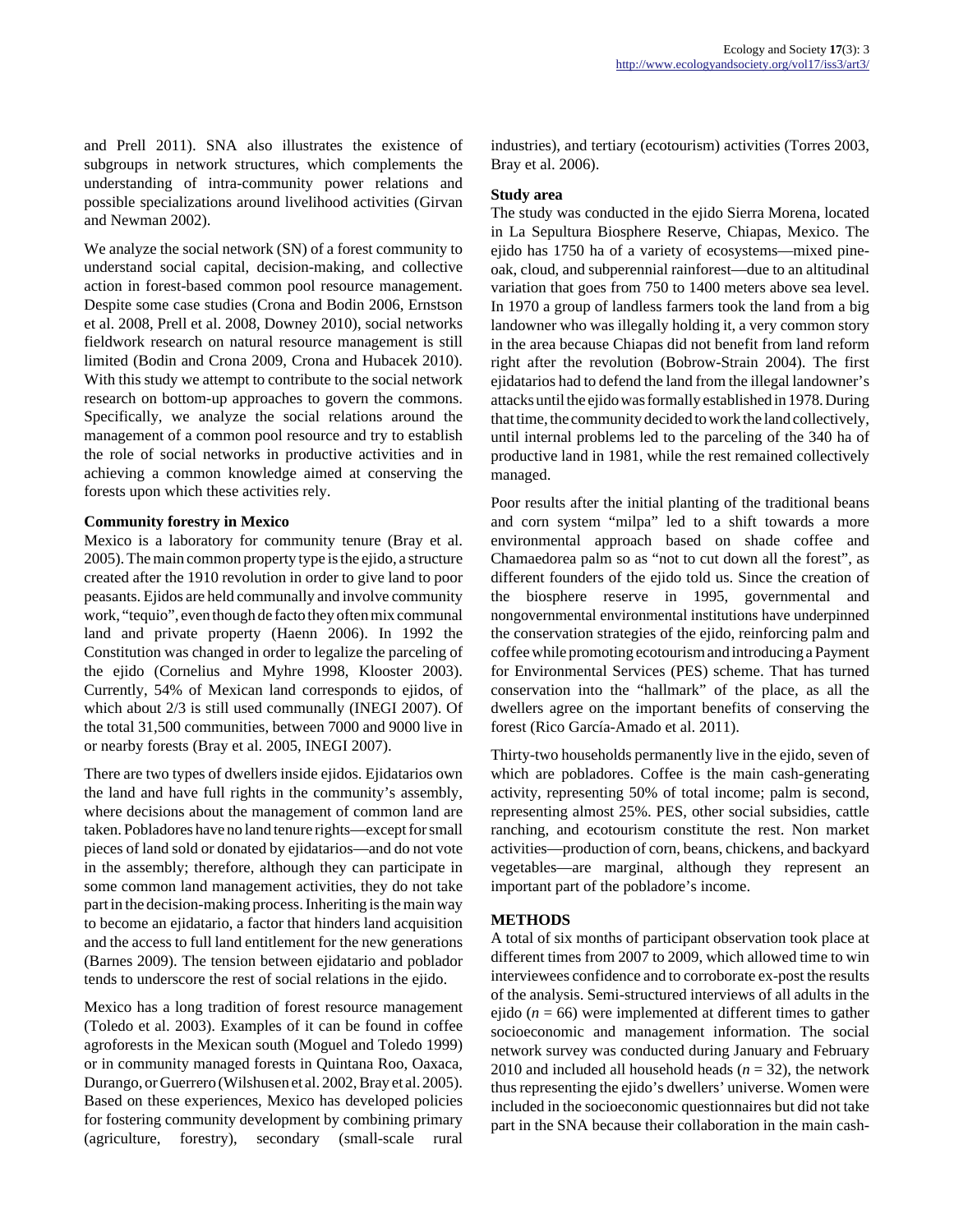generating activities is very limited and they do not participate in the assemblies. This was confirmed by the fact that no woman was mentioned as part of the social relations network in the social network interviews.

The SNA focused on two main topics: the analysis of the different groups established in productive activities, and the temporal analysis of the coffee groups in the area. The latter was selected due to the economic importance of coffee and the fact that it has showed a strong dynamism with several partitions and restructurings during the last decade.

The first topic was covered by a single question: "To whom do you relate for different productive activities?"—"relate" referring to work-related demand of assistance. Each interviewee was asked to establish their list of interactions. The fact that "A" mentioned "B" does not necessarily imply that "B" mentioned "A". This resulted in a directional, binary, actor-by-actor matrix. Responses were codified according to the different activities mentioned, resulting in an ejido's global network, which could be divided into five specific networks: coffee, palm, ecotourism, authorities, and general all-purpose.

Coffee group data for the second topic of the network analysis were obtained during the interviews by asking stakeholders about the coffee groups they had belonged to in the past. These data were cross-checked with the environmental organizations that were working in the area and collaborating with coffee groups. After the detailed social network survey of 2010, the coffee groups changed again, and this information was updated based on specific data requested for this purpose.

Data analysis was done using UCINET 6.0 (network analysis), NetDraw 2.098 (graph visualization), and two statistical packages: SPSS 17.0 and R. Because standard inferential statistical tools cannot be applied to SNA, we used a random permutation approach to test differences in the attributes that explain network centrality (Hanneman and Riddle 2005).

# **RESULTS**

#### **Productive network analysis**

The sociogram of all the relationships identified during the interviews is shown in Figure 1. We used UCINET categorical core/periphery genetic algorithm to calculate the degree of resemblance of the data to a star network  $(0 = no$  resemblance; 1 = perfect resemblance), and obtained a fitness of 0.524. The block density matrix of the categorical core/periphery analysis gave values of 0.625 for core-core ties and 0.058 for peripheryperiphery ties, suggesting a non-negligible level of centrality (Hanneman and Riddle 2005).

Network betweenness was 31.71%, indicating a tendency to form groups (Bodin et al. 2006). Clustering and groups were analyzed using NetDraw. Girvan-Newman clustering best fit  $(Q = 0.158)$  consisted of five groups: three single peripheral nodes; a five-nodes group, clearly separated on the right part of Figure 1; and a large group with the remaining 24 nodes. The five-nodes group, which as shown below has specific features, was also identified in a two-groups clustering based on either factions or geodesic distances, which validates the identification of this specific group. However, this group was not isolated due to the existence of bridging links with some core members.

**Fig. 1**. Sociogram based on all relationships. Node size is proportional to cash income.



Indegree quantifies how much a given person is a reference or focal point for the rest, which indicates the ability of an individual to be relied on, and thus creates a hierarchical network with the most sought after individuals at the top. Outdegree goes from a given actor to the rest of the ejido, which measures the capacity of connecting with others. The hierarchy of the network was assessed using Krackhardt GTD analysis (Krackhardt 1994). Three of the four parameters were close to 1 (connectedness =  $1.000$ ; hierarchy =  $0.554$ ; efficiency =  $0.841$ ; least upper bound =  $0.983$ ), indicating the presence of a hierarchy in the network.

The two main factors determining the position in the network were land tenure and level of income, two variables that are covariates (U Mann-Whitney;  $z = 3.305$ ;  $p = 0.001$ ). The core was occupied by richer ejidatarios, whereas the poorer pobladores were displaced towards the periphery. Moreover, income and tenure affected particularly the indegree, whereas they did not have a significant effect on the outdegree, as showed in Figure 2. Indegree-based *T*-test for tenure confirmed that ejidatarios were mentioned significantly more often  $(t = 1.891; p = 0.034)$ , but there were no statistical differences in outdegree  $(t = 0.458; p = 0.325)$ . Likewise, the ANOVA test for levels of income indicated that the upper income tercile had a significantly higher indegree  $(F = 4.007)$ ;  $p = 0.029$ , whereas no significant differences were found regarding outdegree  $(F = 0.041; p = 0.928)$ . Age and education had no significant effect on degree of centrality.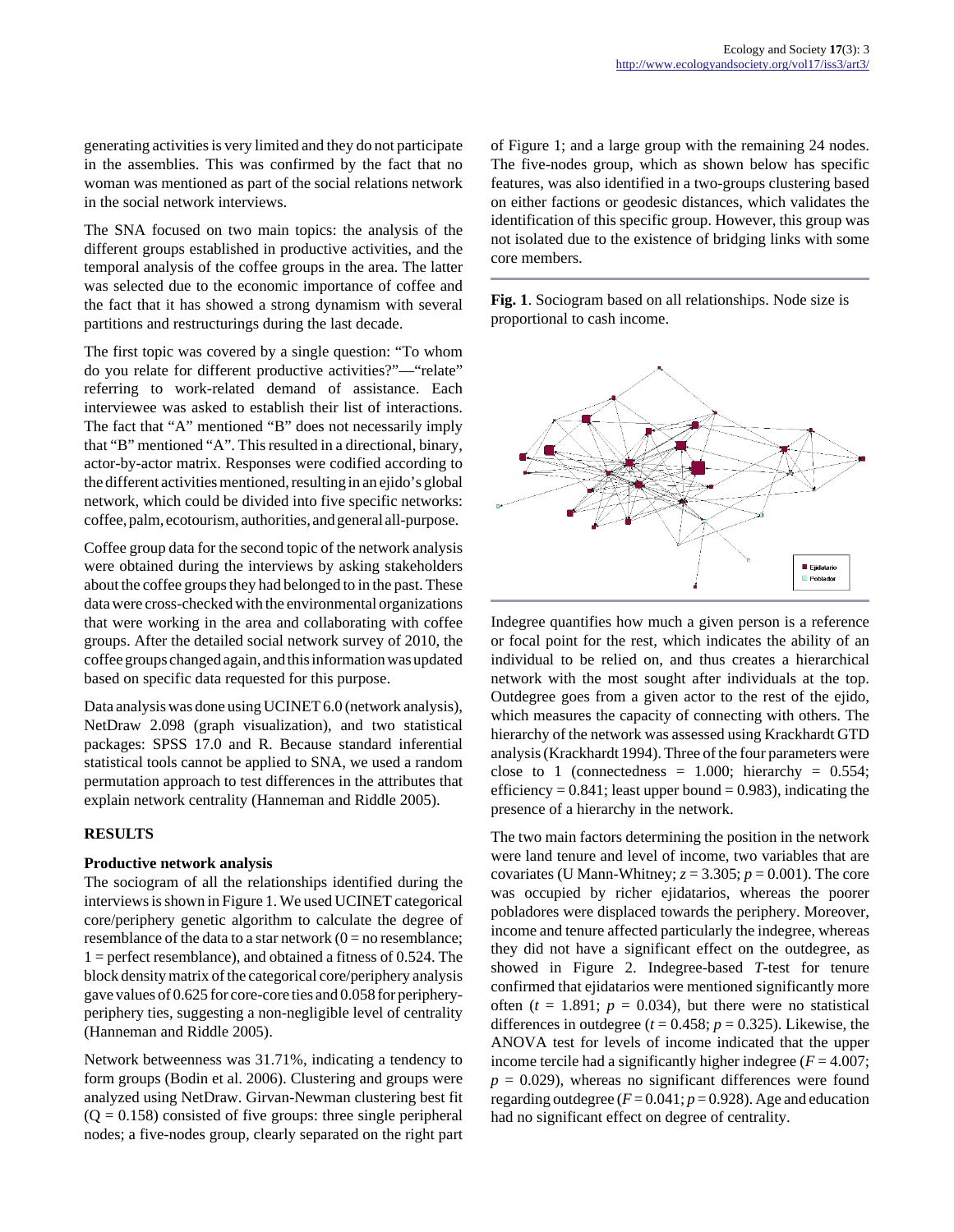|             | Active<br><b>Nodes</b> | <b>Ties</b> | Transitivity | Network<br>Central.<br>Indegree | Network Central.<br>Outdegree | Tenure status (Fisher<br>test, bilateral) | Income 2010<br>(Fisher Freeman)<br>Halton) |
|-------------|------------------------|-------------|--------------|---------------------------------|-------------------------------|-------------------------------------------|--------------------------------------------|
| General     | 28                     | 51          | 7.76%        | 11.34                           | 14.67                         | n.s.                                      | n.s.                                       |
| Coffee      | 20                     | 22          | 2.20%        | 11.03                           | 17.69                         | n.s.                                      | High Income<br>$(p = 0.054)$               |
| Palm        | 19                     | 54          | 11.86%       | 11.03                           | 50.99                         | Ejidatario<br>$(p = 0.091)$               | High Income<br>$(p = 0.000)$               |
| Ecotourism  | 4                      | 6           | 25.00%       | 6.04                            | 9.37                          | n.s.                                      | Low Income<br>$(p = 0.097)$                |
| Authorities | 12                     | 11          | $0.00\%$     | 32.15                           | 5.52                          | n.s.                                      | n.s.                                       |

**Table 1**. Characteristics of the specific networks; n.s.= not statistically significant.

**Fig. 2**. Outdegree and indegree boxplots for (a) land tenure (ejidatario versus poblador) and (b) income group (terciles of income).



The global network included five types of relationships: three specific economic activities (coffee, palm, and ecotourism); a general, all-purpose, economic-related link; and the interactions with the formal, publicly elected authorities of the ejido. This resulted in five networks that could occasionally have overlapping bonds, such as coffee and palm. However, this overlapping was infrequent, as the global network had 123 ties, whereas the specific networks ties summed 144 altogether. The characteristics of the specific networks are summarized in Table 1.

The general network, constructed on all-purpose or unspecified relations, included most of the ejido's members. Coffee, the main economic activity carried out by all members of the community, was the largest of the three income-related networks. The palm network was also large (despite this activity being less spread out) because it involves all members of the palm cooperative and had the highest number of ties. The ecotourism network was composed of the four people engaged in this activity who do not belong to the palm cooperative. The authorities network had the highest indegree and resembled an almost pure star network because the Comisariado ejidal attracted all the bonds.

The degree of closeness of each specific network was estimated through its transitivity—the probability that if "A" directs a tie to "B" and "B" directs a tie to "C", then "A" also directs a tie to "C" (Girvan and Newman 2002, Hanneman and Riddle 2005). Ecotourism and palm had the highest transitivity, which suggested tied, cohesive groupings, although care must be taken, especially in the case of the ecotourism network due to its small size.

We applied Fisher's small samples exact test between ejidatarios and pobladores to compare their participation in the different networks (Table 1). Ejidatarios were significantly more present on the palm network, whereas pobladores did not take part more significantly in any of the networks. We used the Freeman-Halton extension of Fisher's exact test for more than two populations to contrast income terciles. People from the high income tercile were more present in the coffee and palm networks, while the ecotourism network was made mostly of people in the lower income tercile. The general and authorities networks did not show significant differences in their parameters with regards to tenure or income.

Individuals were assigned to the specific network for which they had the highest indegree, and this information was plotted in the network to characterize the dominant grouping activities (Fig. 3). While palm acted as a strong networking activity, coffee was represented by the leaders of two of the three coffee groups of the ejido, a feature shared by the authority's network represented only by the Comisariado ejidal. The general network included the peripheral actors excluded from other productive networks and one of the founders of the ejido, who was also the node with the highest betweenness in the global network.

#### **Coffee groups network analysis**

While palm and ecotourism have each remained under a single group, coffee has changed in number and composition of groups during the last decade. We used network analysis to understand social evolution around coffee activities. Organized coffee producers enjoy some advantages, notably transport facilities, support for organic certification schemes, and better prices (Table 2).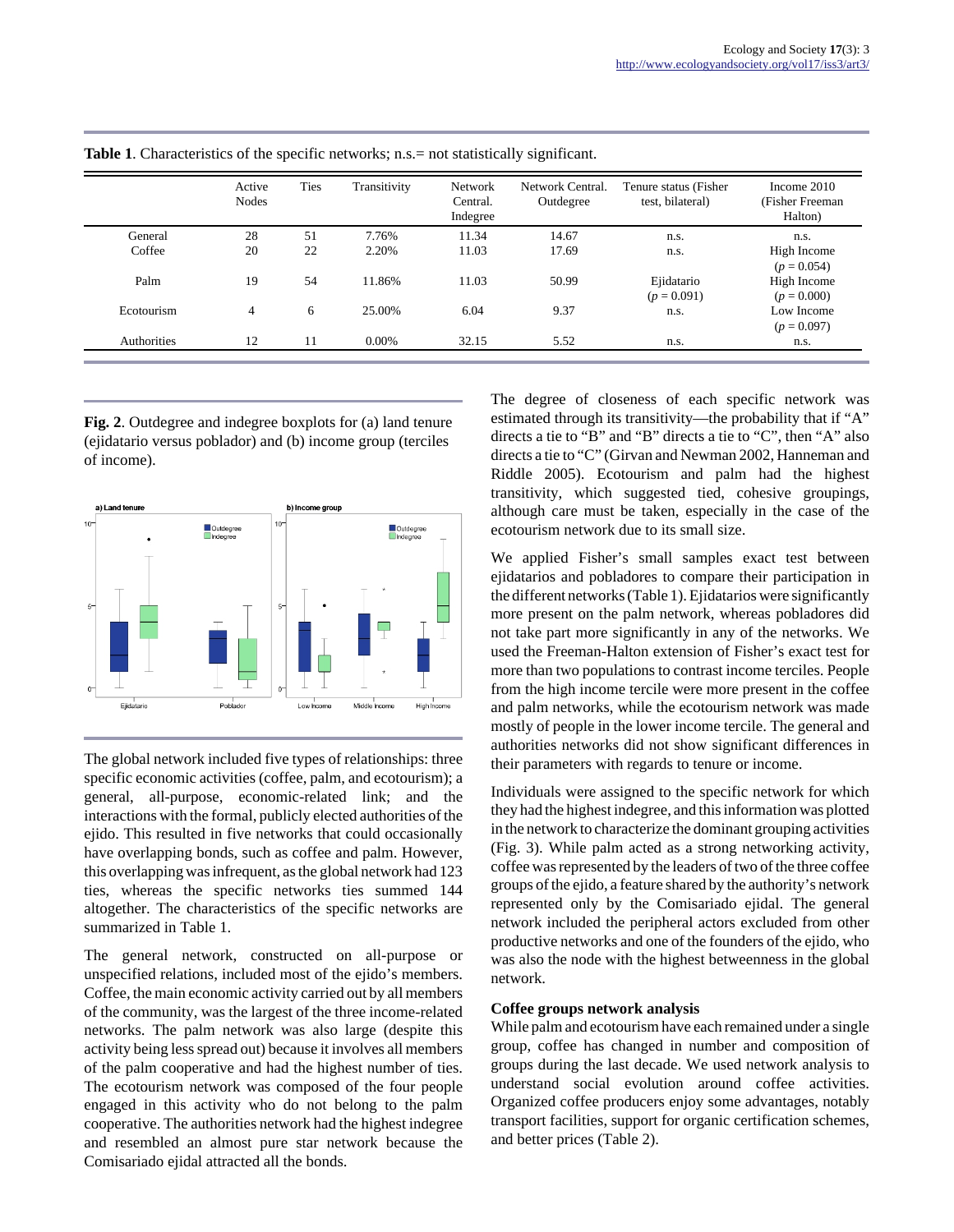**Fig. 3**. Sociogram of individuals assigned to the network with the highest indegree. Node size is proportional to indegree.



| <b>Table 2.</b> Average selling prices for organized and individual |
|---------------------------------------------------------------------|
| ejido's coffee producers. Based on our fieldwork data. Prices       |
| are in Mexican pesos per kilo.                                      |

|                    | 2007 | 2008 | 2010 |
|--------------------|------|------|------|
| Organized sellers  | 21.4 | 23.4 | 32.6 |
| Individual sellers | 18.1 | 21.0 | 27 O |

Figure 4 illustrates the changes in coffee groups and the people involved in them. At the start of 2000 (Fig. 4a, black ties) there was a single group, while the rest of the ejido sold the coffee individually. Existing tensions among members of the group led to a split in 2004 (Fig. 4b, black and green ties). In 2008, some people, mostly peripheral members, created a third group (Fig. 4c, pink ties). Some members of the first and second groups, along with the entirety of the third group, started a new group open to all ejido members, both ejidatarios and pobladores, in 2010 (Fig. 4d, orange ties). Finally, in 2011, this group reached 24 people, including all the former members of the second group (Fig. 4e).

Different dynamics influenced the creation of the groups. The 2004 new group was formed, with help from Conservation International, around some members of the palm cooperative that had been created four years earlier and enjoyed support from Conservation International. The third group was established by people not belonging to any of the two existing groups, who looked for the advantages of being organized. The last group represents a major organizational shift based on the idea of creating a local coffee brand by taking advantage of the environmental prestige of the place. This idea was fostered by environmental institutions working in the area, mainly CONANP, the National Commission for Protected Areas.

The use of nonparametric tests allowed us to assess differences in group integration according to land tenure and income (Table 3). Fisher's small samples exact test was used to compare ejidatarios and pobladores. The differences were not statistically significant at  $p < 0.10$ , although the initial group was an ejidatarios-only group, whose relatively small size did not allow it to reach the level of statistical significance.

The Fisher Freeman Halton extension of the Fisher test was used to analyze income differences. The 2000 and 2004 groups showed a significant predominance of the richer members of the community. The creation of the third and fourth groups facilitated the entrance of poorer members, which resulted in a lack of income-related statistical significance of group composition.

**Table 3**. Statistical tests for land tenure and income terciles in coffee groups; n.s.= not statistically significant.

|                    | Tenure status<br>(Fisher test) | Income<br>(Fisher Freeman Halton) |
|--------------------|--------------------------------|-----------------------------------|
| Coffee Groups 2000 | n.s.                           | High Income ( $p = 0.002$ )       |
| Coffee Groups 2004 | n.s.                           | High Income ( $p = 0.046$ )       |
| Coffee Groups 2008 | n.s.                           | n.s.                              |
| Coffee Groups 2010 | n.s.                           | n.s.                              |
| Coffee Groups 2011 | n.s.                           | n.s.                              |

# **DISCUSSION**

# **Community network structure**

Sierra Morena, like many other ejidos in Mexico, is not a uniform community (Barnes 2009). The results show the existence of centrality in the network (Borgatti and Everett 1999), where richer ejidatarios—being mentioned significantly more frequently by other nodes—tend to occupy core positions. High indegree ejidatarios—frequently sought people—act as focal points, depicting a hierarchical structure (confirmed by the Krackhardt test) where its network position is an indicator of the acquired social status (Snijders 2010), which in this case relates to land tenure rights and income. The relationship between economic assets and network centrality has been demonstrated in other places (Wu and Pretty 2004).

Ejidos, as other theoretically horizontal structures, are not free from power asymmetries (Whitehead and Tsikata 2003, Peters 2004). Centralized structures are related to group efficiency in problem solving (Freeman 1978, Bonacich 1987), and they can be optimal in the initial phases of any institution or in times of change (Bodin et al. 2006, Janssen et al. 2006). In this case, some central actors have been crucial in the community because they are the ones that have historically fostered connections with outside institutions, one of the key factors in understanding the successful development of the ejido. This has been similarly reported in other contexts (King 2000).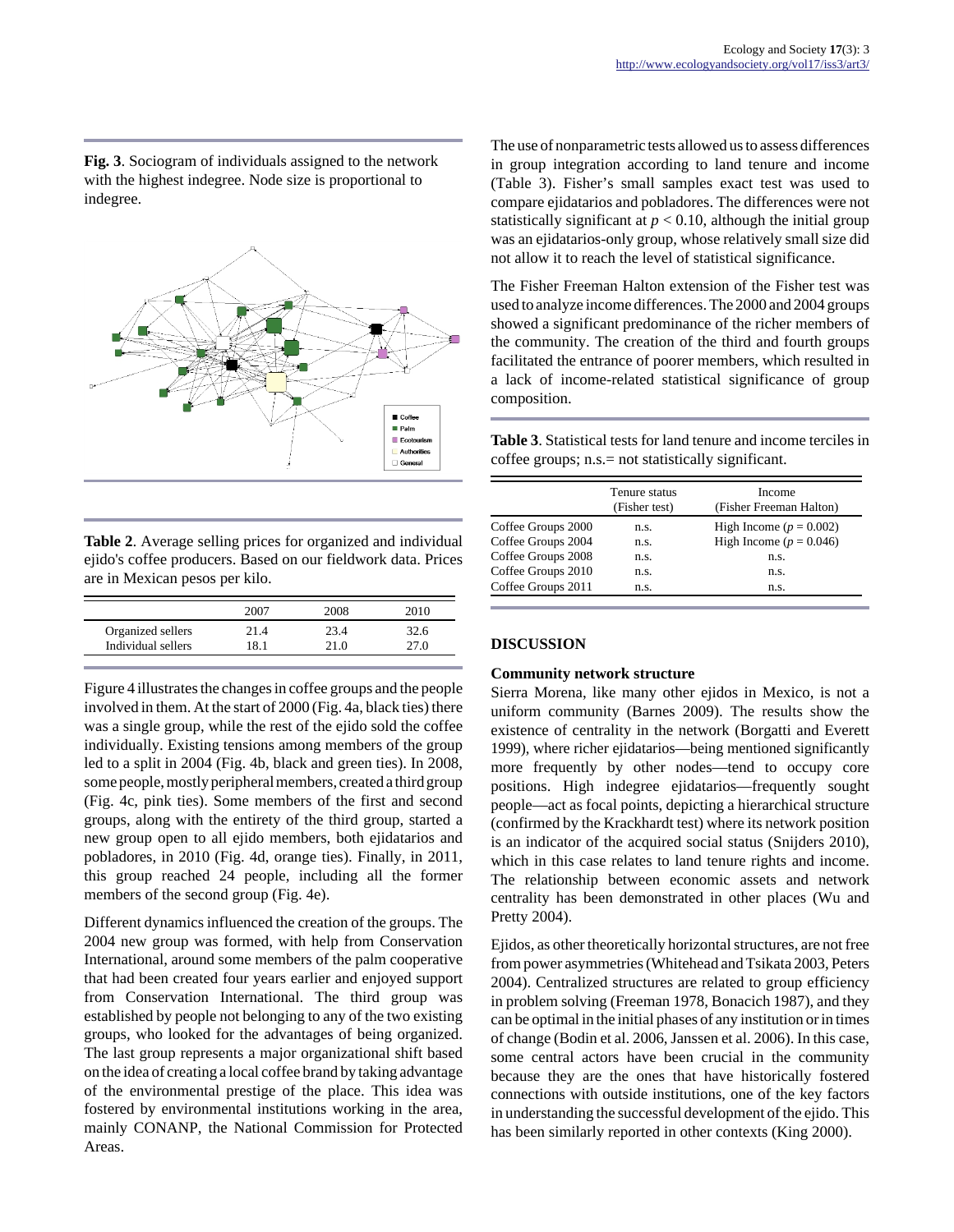**Fig. 4**. Evolution of coffee groups, 2000–2011.



By introducing innovations like the first coffee or palm cultivated plots, core actors have acted as bridges (bringing information from outside) and hubs (disseminating it). This confirms Bodin and Crona's (2009) hypotheses about the potential positive effect of core actors "with regard the adoption of new, more sustainable farming techniques and agricultural output at the village level" that "could be beneficial for other forms of communication value to resource governance in the future" (Bodin and Crona 2009:371).

Innovations represent a process of collective learning consisting of information transmission and deliberation (Schusler et al. 2003, Newig et al. 2010). Core actors have been key for the social learning process of Sierra Morena.

However, other actors have also intervened since the ejido's structures facilitate deliberation, and regulations must be discussed and approved within the assembly.

At the same time, our study also reflects the classical problems derived from centralized structures. Gains in collective action can be outweighed by the exclusion of actors from decisionmaking (Ernstson et al. 2008). This happened when Sierra Morena's collective working broke down in the 1980s due to leadership problems, a typical tendency in Mexican ejidos that usually parcel land after initially working in unity (Haenn 2006). Informal conversations about that period in Sierra Morena confirm that although the collective economy brought good levels of livelihood and equity, the rupture eventually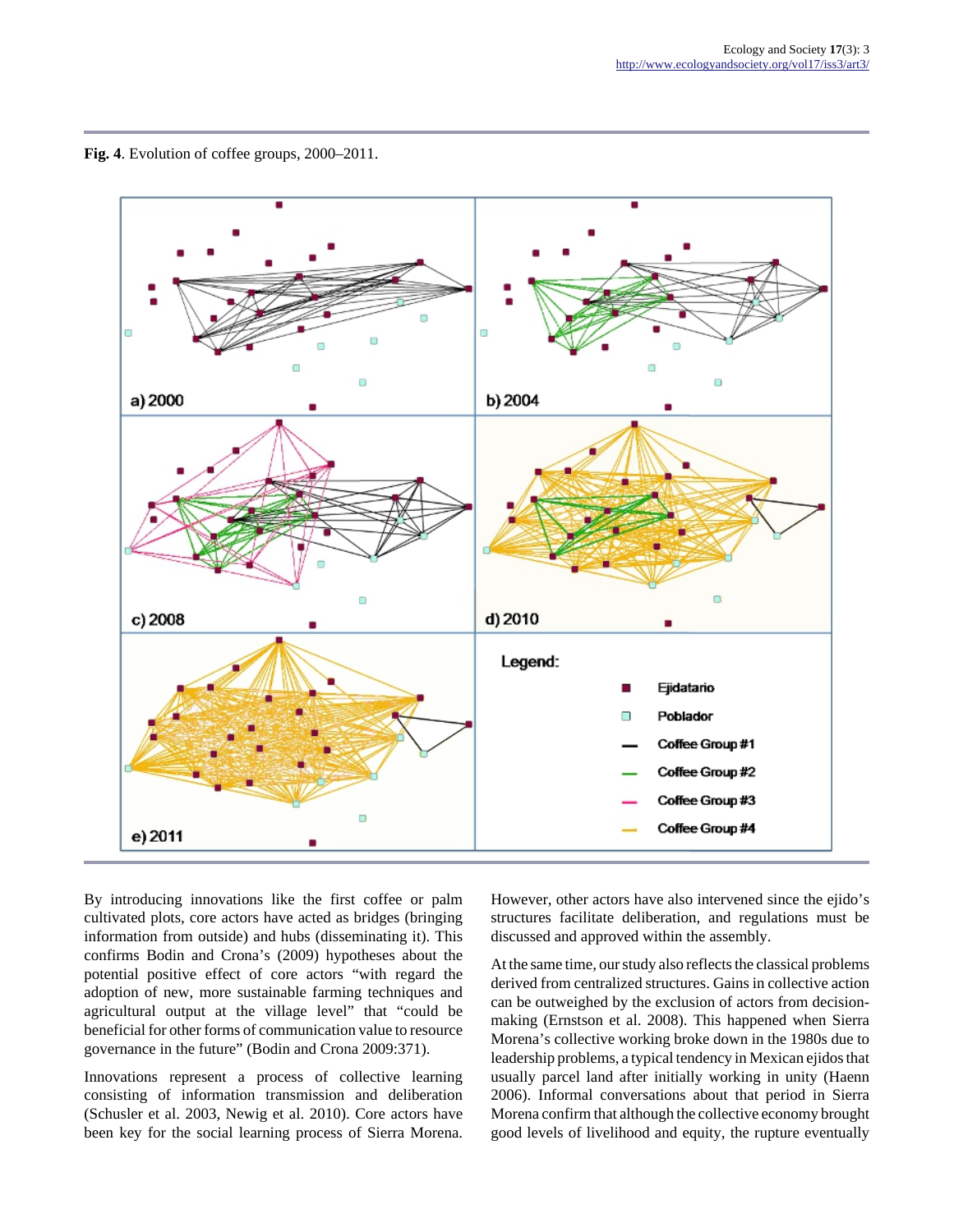occurred due to the exclusion of people in decision-making. Collective working seems to have been reinforced while the land was being defended, as there was a clear and common purpose. Once achieved, however, rivalries easily emerged.

The five-node subgroup is evidence of these rivalries which have dominated the community since then. Their members did not enter the palm cooperative due to problems with palm leaders, and they preferred to start ecotourism activities on their own. While subgroups bring heterogeneity to the network, they can also prompt "us and them" attitudes, thereby hindering collective action (Borgatti and Foster 2003, Smith 2011).

#### **Productive networks structure**

Global processes such as market integration alter livelihoods and social relationships (Ruiz Pérez et al. 2004, Godoy et al. 2007) because they require investments in new productive structures that are adapted to different market demands. For example, productive organizations such as common forest enterprises are regarded as new ways of generating social capital motivated by external factors that can lead to positive outcomes in environmental governance (Antinori and Bray 2005). Our results show that after the breakdown of the ejido in individual plots, different livelihood activities have been the source of new networks. Coffee, the main income source, generates the largest network. Its transitivity is low because it is a commercialization network organized around a few coffee leaders that acts once a year around the coffee harvest period. Thus, it does not confer a strong group feeling.

The palm network is more transitive than that of the coffee in spite of having a comparable size. Because palm is a protected species, palm harvesting and commercialization are strongly regulated. Transitivity, a measure of clustering, implies cohesiveness, reciprocity, and fast communication inside the group. Unlike the coffee market, the palm market is a monopsony that works on a weekly basis. Thus, it requires more planning and coordination (Rico García-Amado et al. *unpublished manuscript*). A community enterprise—a cooperative in this case—suits these requirements better (Antinori and Bray 2005). This leads to strong and frequent interactions, which results in a tighter structure with highly united members. Although ejidatarios from the high income tercile predominate in the cooperative, it is also open to new members under strict entering conditions (commitment to plant 5 ha of palm, invest some money, and meet weekly palm deliveries), which has resulted in its recent expansion and incorporation of pobladores. As of December 2011, the palm cooperative consisted of 21 members.

Ecotourism, a small network in the ejido, was proposed by CONANP to diversify income options in the community. However, the area is off the main tourist routes, and ecotourism does not provide a stable source of income, as opposed to other places where it is displacing traditional activities (GarcíaFrapolli et al. 2008, Gutierrez Rodriguez et al. 2011). Hence, ecotourism in Sierra Morena is an inferior opportunity carried out by people from the low income tercile. The ecotourism network has the highest transitivity, a normal fact given its small size. It constitutes, together with one more person, a distinct subgroup in the cluster analysis, thereby suggesting a close structure.

Our study shows that market requirements, further than shaping livelihood strategies, also shape different types of networks. The palm network is dense and selective, while coffee is lax and inclusive; they form two different and yet complementary networks that are adapted to their respective market requirements. Both networks can strengthen each other because they occupy two different market niches. Ecotourism can be complementary to coffee as well, but not to palm.

Transitivity can also be understood as an indicator of bond strength, as tight bonds are expected to be more transitive (Granovetter 1973, 1983, Weimann 1983). Thus, a more transitive network like palm is a source of bonding ties that reinforce the division within the community, while coffee offers bridging ties that can potentially unite the whole ejido. While bonding ties—strong connections inside groups provide trust relationships, bridging ties—weak inter-groups connections—give access to new opportunities, thereby increasing diversity and resilience (Borgatti and Foster 2003, Newman and Dale 2005, 2007). The general, all-purpose network can also act as a bridging link, particularly for those outside any other activity.

The creation of a unique and solid coffee group has increased the bridging ties that have contributed to the recovery of collective action after the individualization of the ejido. These links might evolve to bonding ties in the case of establishing a local coffee brand, as it may produce a denser and more transitive network due to increased planning and bureaucracy, similar to that of the palm cooperative.

The evolution of coffee groups has followed a classical adoption curve (Feder et al. 1985) where the wealthier integrated the first group, with most members of the ejido eventually joining in the last group. Coffee group establishment has been facilitated by the economic advantages the groups offer to farmers. But it was the existence of an original commons—the ejido—that prompted the emergence and reorganization of groups, especially for the poorer members, as prior experiences enhance the ability to agree upon rules (Ostrom 2000).

# **Building up social capital**

The institutional setting of the ejido facilitates the building of social capital. It allows ties formation with face-to-face communications, and thus increases the potential for trust and reduces transaction costs (Pretty 2003). It also forces people to agree on common regulations and enforcement, including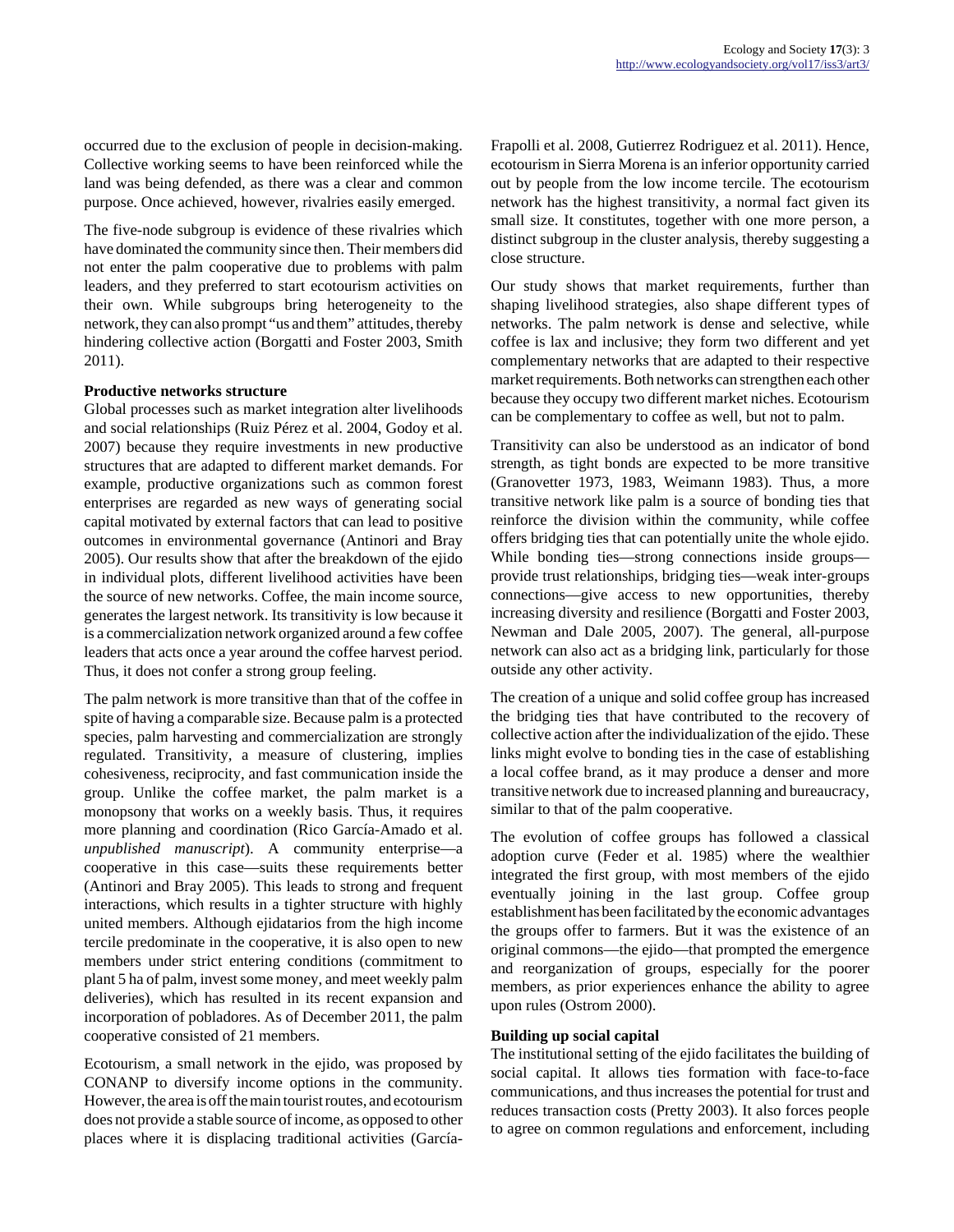community work (Gibson et al. 2005). And, as shown in this case, the ejido fosters the emergence of bridging bonds, which are important in order to achieve collective action (Newman and Dale 2005, Bodin et al. 2006).

These properties do not automatically shape the ejido as a horizontal, non-conflictive, and fair structure. The SNA in Sierra Morena has shown inequalities, distrust, and internal disputes, as other studies on the subject have also demonstrated (Agarwal 2001, Cleaver 2005). Still, they have achieved collective action that has led to positive outcomes on natural resource management. The common knowledge (to use Chwe's [1999] terminology) making it possible has been the strong consensus on the benefits of conservation: stable sources of income through organic markets, environmental quality of the place, and international prestige (Rico García-Amado et al. 2011).

The ejido's structure has provided the basis for farmers' organization in the organic market, permitting advancement in the value chain and improving their livelihoods, even for poorer members. Thus, the ejido, although harboring landless people and income differences (Taylor and Zabin 2000, Barnes 2009), can also be a buffer for inequalities, as it provides more opportunities for the landless than other types of properties (Bray et al. 2006, Rico García-Amado et al. 2011).

Authority rotation in Sierra Morena has helped disseminate power and build temporary bridging ties. This has led to a changing network and an increase in redundancy and has helped build resilience (Bodin et al. 2006). In this case, the current Comisariado, a young person from the middle income tercile, has the highest indegree. The authority's network is also a source of ties with outside institutions. Links with other ejidos, government institutions, environmental nongovernmental organizations, or international agents usually channeled through the Comisariado, have been crucial for the successful natural resource management in Sierra Morena, as they have helped in fostering common knowledge. Similarly, nonconflictive founding figures as the focal point of the general, all-purpose network act as an inclusive and social smoothing factor in the community.

Common knowledge is usually sown by dominant groups (Ishihara and Pascual 2009). However, its ability to generate bridging interactions and give some recognition and benefits to marginalized groups has helped accomplish a positive institutional outcome in Sierra Morena, in line with results shown in other places (Taylor 1994, Newell et al. 2004).

# **CONCLUSION**

We have used social networks to analyze a rural community with a successful management of common pool natural resources. The network resembles a hierarchical structure, with the better off tending to be in the center, while the landless occupy peripheral positions. Although this has helped organize productive activities in the ejido, it has also been the source of internal conflicts.

Market requirements shape productive networks. Commercialization groups, like those for coffee, generate bridging ties, while productive enterprises, like the palm cooperative, are a source of bonding ties. Thus, different activities form diverse and complementary networks.

Our study indicates that despite power asymmetries and internal conflicts, the ejido facilitates an effective management of common pool resources but does not guarantee its long term success. Hence, there is a need to actively work on the institutional model (Klooster 2000) to ensure that the network can be decentralized and efficient because "highly centralized networks may not be appropriate for governing socialecological systems over time" (Bodin and Crona 2009:371). Reinforcing participatory education, higher transparency, and better integration of the excluded population (Agarwal 2000, Adams et al. 2003) could go in this direction.

*Responses to this article can be read online at: <http://www.ecologyandsociety.org/vol17/iss3/art3/responses/>*

#### **Acknowledgments:**

*We would like to thank CONANP staff, José Luis Molina and Sonia Hernández, for their useful help. The research has been partially funded by the Spanish Cooperation Agency (AECID).*

#### **LITERATURE CITED**

Acheson, J. M. 2006. Institutional failure in resource management. *Annual Review of Anthropology* 35:117–134. <http://dx.doi.org/10.1146/annurev.anthro.35.081705.123238>

Adams, W. M., D. Brockington, J. Dyson, and B. Vira. 2003. Managing tragedies: understanding conflict over common pool resources. *Science* 302:1915–1916. [http://dx.doi.org/10.](http://dx.doi.org/10.1126/science.1087771) [1126/science.1087771](http://dx.doi.org/10.1126/science.1087771)

Agarwal, B. 2000. Conceptualising environmental collective action: why gender matters. *Cambridge Journal of Economics* 24:283–310. <http://dx.doi.org/10.1093/cje/24.3.283>

Agarwal, B. 2001. Participatory exclusions, community forestry, and gender: an analysis for South Asia and a conceptual framework. *World Development* 29:1623–1648. [http://dx.doi.org/10.1016/S0305-750X\(01\)00066-3](http://dx.doi.org/10.1016/S0305-750X(01)00066-3)

Agrawal, A. 2001. Common property institutions and sustainable governance of resources. *World Development* 29:1649–1672. [http://dx.doi.org/10.1016/S0305-750X\(01\)00063-8](http://dx.doi.org/10.1016/S0305-750X(01)00063-8)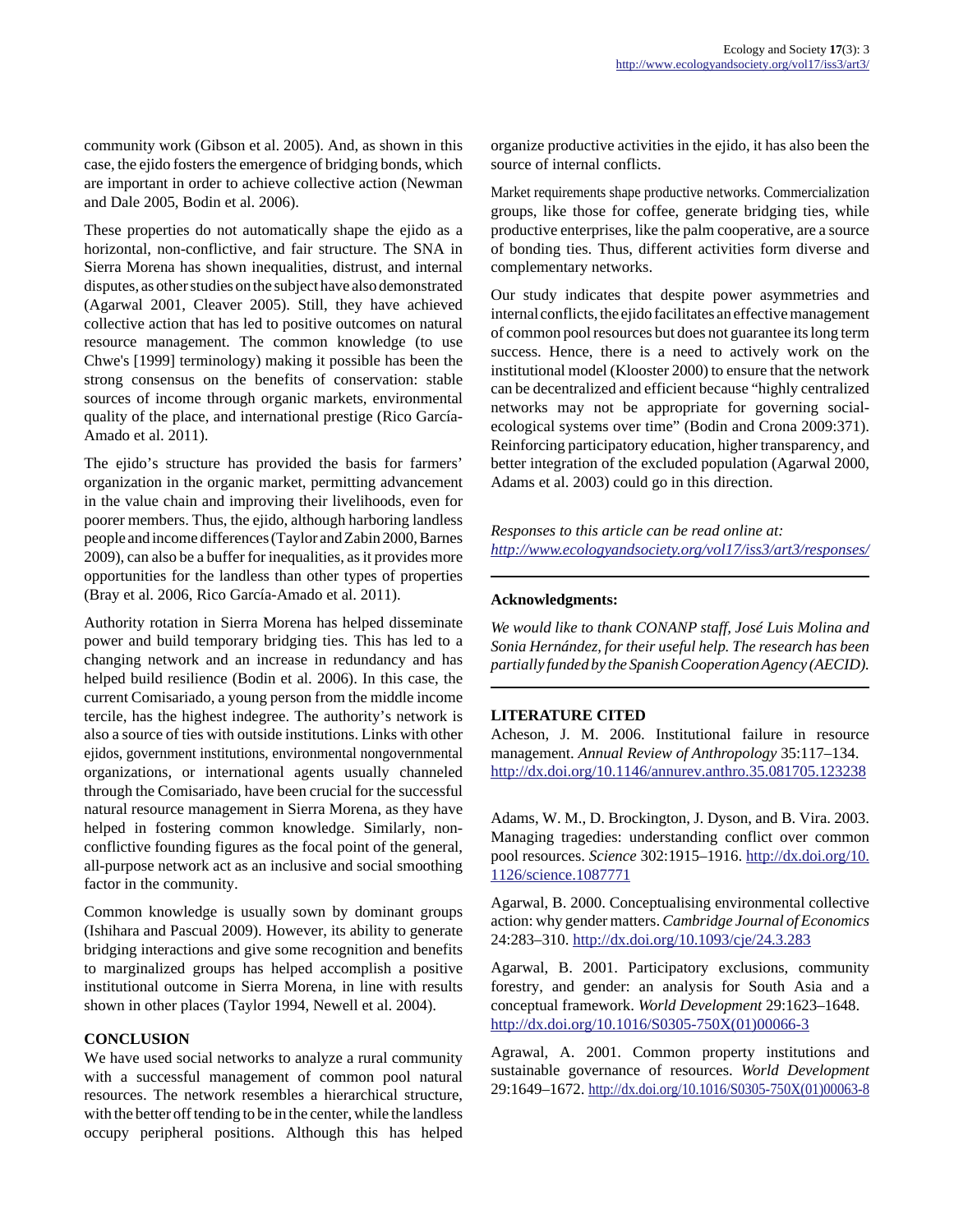Agrawal, A., and E Ostrom. 2001. Collective action, property rights, and decentralization in resource use in India and Nepal. *Politics & Society* 29:485–514. [http://dx.doi.org/10.1177/003](http://dx.doi.org/10.1177/0032329201029004002) [2329201029004002](http://dx.doi.org/10.1177/0032329201029004002)

Antinori, C., and D. Bray. 2005. Community forest enterprises as entrepreneurial firms: economic and institutional perspectives from Mexico. *World Development* 33:1529– 1543. <http://dx.doi.org/10.1016/j.worlddev.2004.10.011>

Ballet, J., N. Sirven, and M. Requiers-Desjardins. 2007. Social capital and natural resource management: a critical perspective. *The Journal of Environment & Development* 16:355–374. <http://dx.doi.org/10.1177/1070496507310740>

Barnes, G. 2009. The evolution and resilience of communitybased land tenure in rural Mexico. *Land Use Policy* 26:393– 400. <http://dx.doi.org/10.1016/j.landusepol.2008.05.007>

Berkes, F. 2004. Rethinking community-based conservation. *Conservation Biology* 18:621–630. [http://dx.doi.org/10.1111/](http://dx.doi.org/10.1111/j.1523-1739.2004.00077.x) [j.1523-1739.2004.00077.x](http://dx.doi.org/10.1111/j.1523-1739.2004.00077.x)

Bobrow-Strain, A. 2004. (Dis) Accords: the politics of marketassisted land reforms in Chiapas, Mexico. *World Development* 32:887–903. [http://dx.doi.org/http://dx.doi.org/10.1016/j.wor](http://dx.doi.org/http://dx.doi.org/10.1016/j.worlddev.2004.01.007) [lddev.2004.01.007](http://dx.doi.org/http://dx.doi.org/10.1016/j.worlddev.2004.01.007)

Bodin, Ö., and B. I. Crona. 2009. The role of social networks in natural resource governance: what relational patterns make a difference? *Global Environmental Change* 19:366–374. [htt](http://dx.doi.org/http://dx.doi.org/10.1016/j.gloenvcha.2009.05.002) [p://dx.doi.org/http://dx.doi.org/10.1016/j.gloenvcha.2009.05.002](http://dx.doi.org/http://dx.doi.org/10.1016/j.gloenvcha.2009.05.002)

Bodin, Ö., B. Crona, and H. Ernstson. 2006. Social networks in natural resource management: What is there to learn from a structural perspective? *Ecology and Society* 11(2):r2. [online] URL: [http://www.ecologyandsociety.org/vol11/iss2/](http://www.ecologyandsociety.org/vol11/iss2/resp2/) [resp2/](http://www.ecologyandsociety.org/vol11/iss2/resp2/)

Bodin, Ö., and C. Prell. 2011. *Social networks and natural resource management: uncovering the social fabric of environmental governance*. Cambridge University Press, Cambridge, UK.

Bonacich, P. 1987. Power and centrality: a family of measures. *American Journal of Sociology* 92:1170–1182. [http://dx.doi.o](http://dx.doi.org/http://dx.doi.org/10.1086/228631) [rg/http://dx.doi.org/10.1086/228631](http://dx.doi.org/http://dx.doi.org/10.1086/228631)

Borgatti, S. P., and M. G. Everett. 1999. Models of core/ periphery structures. *Social Networks* 21:375–395. [http://dx.d](http://dx.doi.org/http://dx.doi.org/10.1016/S0378-8733(99)00019-2) [oi.org/http://dx.doi.org/10.1016/S0378-8733\(99\)00019-2](http://dx.doi.org/http://dx.doi.org/10.1016/S0378-8733(99)00019-2)

Borgatti, S., and P. Foster. 2003. The network paradigm in organizational research: a review and typology. *Journal of Management* 29:991–1013.

Bray, D. B., C. Antinori, and J. M. Torres-Rojo. 2006. The Mexican model of community forest management: the role of agrarian policy, forest policy and entrepreneurial organization. *Forest Policy and Economics* 8:470–484. [http://dx.doi.org/ht](http://dx.doi.org/http://dx.doi.org/10.1016/j.forpol.2005.08.002) [tp://dx.doi.org/10.1016/j.forpol.2005.08.002](http://dx.doi.org/http://dx.doi.org/10.1016/j.forpol.2005.08.002)

Bray, D. B., L. Merino-Perez, and D. Barry. 2005. *The community forests of Mexico*. University of Texas Press, Austin, Texas, USA.

Charnley, S., and M. R. Poe. 2007. Community forestry in theory and practice: Where are we now? *Annual Review of Anthropology* 36:301–336. [http://dx.doi.org/http://dx.doi.org/](http://dx.doi.org/http://dx.doi.org/10.1146/annurev.anthro.35.081705.123143) [10.1146/annurev.anthro.35.081705.123143](http://dx.doi.org/http://dx.doi.org/10.1146/annurev.anthro.35.081705.123143)

Chwe, M. S. Y. 1999. Structure and strategy in collective action. *American Journal of Sociology* 105:128–156. [http://d](http://dx.doi.org/10.1086/210269) [x.doi.org/10.1086/210269](http://dx.doi.org/10.1086/210269)

Cleaver, F. 2000. Moral ecological rationality, institutions and the management of common property resources. *Development and Change* 31:361–383. [http://dx.doi.org/10.1111/1467-766](http://dx.doi.org/10.1111/1467-7660.00158) [0.00158](http://dx.doi.org/10.1111/1467-7660.00158)

Cleaver, F. 2005. The inequality of social capital and the reproduction of chronic poverty. *World Development* 33:893– 906. <http://dx.doi.org/10.1016/j.worlddev.2004.09.015>

Cornelius, W., and D. Myhre. 1998. *The transformation of rural Mexico: reforming the ejido sector*. Center for US-Mexican Studies, University Of California, San Diego, California, USA.

Crona, B., and Ö. Bodin. 2006. What you know is who you know? Communication patterns among resource users as a prerequisite for co-management. *Ecology and Society* 11(2):7. [online] URL:<http://www.ecologyandsociety.org/vol11/iss2/art7/>

Crona, B., and K. Hubacek. 2010. The right connections: How do social networks lubricate the machinery of natural resource governance? *Ecology and Society* 15(4):18. [online] URL: <http://www.ecologyandsociety.org/vol15/iss4/art18/>

Dietz, T., E. Ostrom, and P. C. Stern. 2003. The struggle to govern the commons. *Science* 302:1907–1912. [http://dx.doi.o](http://dx.doi.org/10.1126/science.1091015) [rg/10.1126/science.1091015](http://dx.doi.org/10.1126/science.1091015)

Downey, S. S. 2010. Can properties of labor-exchange networks explain the resilience of swidden agriculture? *Ecology and Society* 15(4):15.

[online] URL:<http://www.ecologyandsociety.org/vol15/iss4/art15/>

Ernstson, H., S. Sörlin, and T. Elmqvist. 2008. Social movements and ecosystem services—the role of social network structure in protecting and managing urban green areas in Stockholm. *Ecology and Society* 13(2):39. [online] URL:<http://www.ecologyandsociety.org/vol13/iss2/art39/>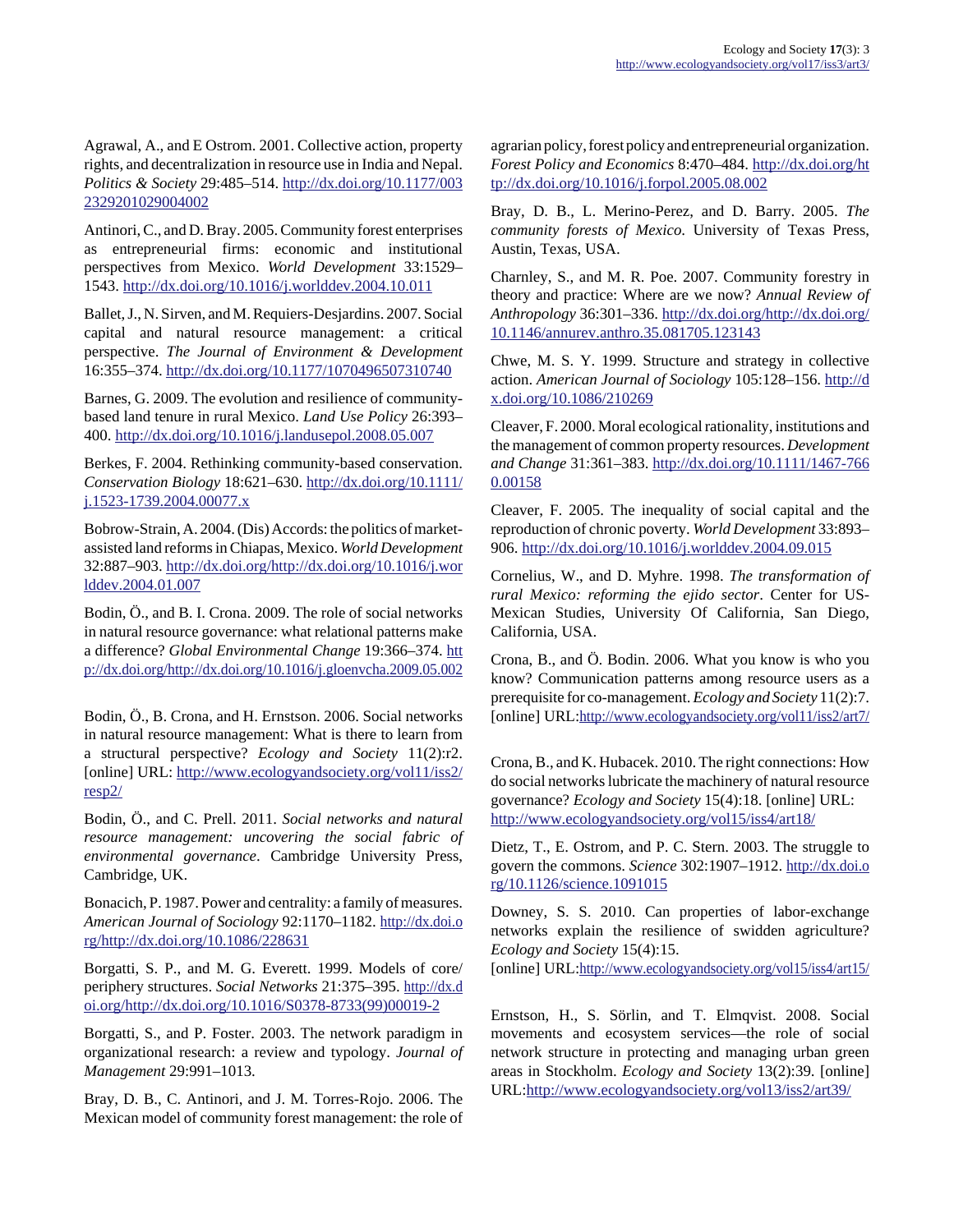Ezzine de Blas, D., M. Ruiz-Pérez, and C. Vermeulen. 2011. Management conflicts in Cameroonian community forests. *Ecology and Society* 16(1):8. [online] URL:[http://www.ecolo](http://www.ecologyandsociety.org/vol16/iss1/art8) [gyandsociety.org/vol16/iss1/art8](http://www.ecologyandsociety.org/vol16/iss1/art8)

Feder, G., R. E. Just, and D. Zilberman. 1985. Adoption of agricultural innovations in developing countries: a survey. *Economic Development and Cultural Change* 33:255–298. <http://dx.doi.org/10.1086/451461>

Feeny, D., F. Berkes, B. J. McCay, and J. M. Acheson. 1990. The tragedy of the commons: twenty-two years later. *Human Ecology*18:1–19. <http://dx.doi.org/10.1007/BF00889070>

Folke, C., T. Hahn, P. Olsson, and J. Norberg. 2005. Adaptive governance of social-ecological systems. *Annual Review of Environment and Resources* 30:441–473. [http://dx.doi.org/10](http://dx.doi.org/10.1146/annurev.energy.30.050504.144511) [.1146/annurev.energy.30.050504.144511](http://dx.doi.org/10.1146/annurev.energy.30.050504.144511)

Freeman, L. C. 1978. Centrality in social networks conceptual clarification. *Social Networks* 1:215–239. [http://dx.doi.org/10](http://dx.doi.org/10.1016/0378-8733(78)90021-7) [.1016/0378-8733\(78\)90021-7](http://dx.doi.org/10.1016/0378-8733(78)90021-7)

García-Frapolli, E., V. M. Toledo, and J. Martinez-Alier. 2008. Adaptations of a Yucatec Maya multiple-use ecological management strategy to ecotourism. *Ecology and Society* 13 (2):31. [online] URL[:http://www.ecologyandsociety.org/vol13/](http://www.ecologyandsociety.org/vol13/iss2/art31/) [iss2/art31/](http://www.ecologyandsociety.org/vol13/iss2/art31/)

Gibson, C. C., J. T. Williams, and E. Ostrom. 2005. Local enforcement and better forests. *World Development* 33:273– 284. <http://dx.doi.org/10.1016/j.worlddev.2004.07.013>

Gilmour, D., and B. Fisher. 2011. *FAO forestry paper 165. Reforming forest tenure. Issues, principles and process*. FAO, Rome, Italy.

Girvan, M., and M. E. J. Newman. 2002. Community structure in social and biological networks. *Proceedings of the National Academy of Sciences of the United States of America* 99:7821– 7826. <http://dx.doi.org/10.1073/pnas.122653799>

Godoy, R., V. Reyes-García, T. Huanca, W. R. Leonard, R. G. Olvera, J. Bauchet, Z. Ma, J. John, M. Miodowski, O. Z. Rios, V. Vadez, and C. Seyfreid. 2007. The role of community and individuals in the formation of social capital. *Human Ecology* 35:709–721.<http://dx.doi.org/10.1007/s10745-006-9106-1>

Gould, R. V. 1993. Collective action and network structure. *American Sociological Review* 58:182–196. [http://dx.doi.org](http://dx.doi.org/10.2307/2095965) [/10.2307/2095965](http://dx.doi.org/10.2307/2095965)

Granovetter, M. S. 1973. The strength of weak ties. *American Journal of Sociology* 78:1360–1380. [http://dx.doi.org/10.108](http://dx.doi.org/10.1086/225469) [6/225469](http://dx.doi.org/10.1086/225469)

Granovetter, M. 1983. The strength of weak ties: a network theory revisited. *Sociological Theory* 1:201–233. [http://dx.doi.](http://dx.doi.org/10.2307/202051) [org/10.2307/202051](http://dx.doi.org/10.2307/202051)

Gutierrez Rodriguez, L., M. Ruiz Perez, X. Yang, and Geriletu. 2011. From farm to rural hostel: new opportunities and challenges associated with tourism expansion in Daxi, a village in Anji County, Zhejiang, China. *Sustainability* 3:306– 321. <http://dx.doi.org/10.3390/su3010306>

Haenn, N. 2006. The changing and enduring ejido: a state and regional examination of Mexico's land tenure counterreforms. *Land Use Policy* 23:136–146. [http://dx.doi.org/10.1](http://dx.doi.org/10.1016/j.landusepol.2004.07.002) [016/j.landusepol.2004.07.002](http://dx.doi.org/10.1016/j.landusepol.2004.07.002)

Hanneman, R. A., and M. Riddle. 2005. *Introduction to social network methods*. University of California, Riverside, California, USA.

Harriss, J. 2002. *Depoliticizing development: the World Bank and social capital*. Anthem Press, London, UK.

Heckathorn, D. D. 1996. The dynamics and dilemmas of collective action. *American Sociological Review* 61:250–277. <http://dx.doi.org/10.2307/2096334>

Ishihara, H., and U. Pascual. 2009. Social capital in community level environmental governance: a critique. *Ecological Economics* 68:1549–1562. [http://dx.doi.org/10.1016/j.ecolec](http://dx.doi.org/10.1016/j.ecolecon.2008.11.003) [on.2008.11.003](http://dx.doi.org/10.1016/j.ecolecon.2008.11.003)

Instituto Nacional de Estadística y Geografía (INEGI). 2007. Censo Ejidal 2007. [online] URL: [http://www.inegi.org.mx/est/](http://www.inegi.org.mx/est/contenidos/proyectos/Agro/ca2007/Resultados_Ejidal/default.aspx) contenidos/proyectos/Agro/ca2007/Resultados\_Ejidal/default. [aspx](http://www.inegi.org.mx/est/contenidos/proyectos/Agro/ca2007/Resultados_Ejidal/default.aspx)

Janssen, M. A., Ö. Bodin, J. M. Anderies, T. Elmqvist, H. Ernstson, R. R. J. McAllister, P. Olsson, and P. Ryan. 2006. Toward a network perspective of the study of resilience in social-ecological systems. *Ecology and Society* 11(1):15. [online] URL:<http://www.ecologyandsociety.org/vol11/iss1/art15/>

King, A. 2000. *Managing without institutions: the role of communication networks in governing resource access and control*. Dissertation. University of Warwick, Coventry, UK. [online] URL: [http://wrap.warwick.ac.uk/36402/1/WRAP\\_TH](http://wrap.warwick.ac.uk/36402/1/WRAP_THESIS_King_2000.pdf) [ESIS\\_King\\_2000.pdf](http://wrap.warwick.ac.uk/36402/1/WRAP_THESIS_King_2000.pdf)

Klooster, D. 2000. Institutional choice, community, and struggle: a case study of forest co-management in Mexico. *World Development* 28:1–20. [http://dx.doi.org/10.1016/S030](http://dx.doi.org/10.1016/S0305-750X(99)00108-4) [5-750X\(99\)00108-4](http://dx.doi.org/10.1016/S0305-750X(99)00108-4)

Klooster, D. 2003. Campesinos and Mexican forest policy during the twentieth century. *Latin American Research Review* 38:94–126. <http://dx.doi.org/10.1353/lar.2003.0018>

Klooster, D., and O. Masera. 2000. Community forest management in Mexico: carbon mitigation and biodiversity conservation through rural development. *Global Environmental Change* 10:259–272. [http://dx.doi.org/10.1016/S0959-3780\(00\)](http://dx.doi.org/10.1016/S0959-3780(00)00033-9) [00033-9](http://dx.doi.org/10.1016/S0959-3780(00)00033-9)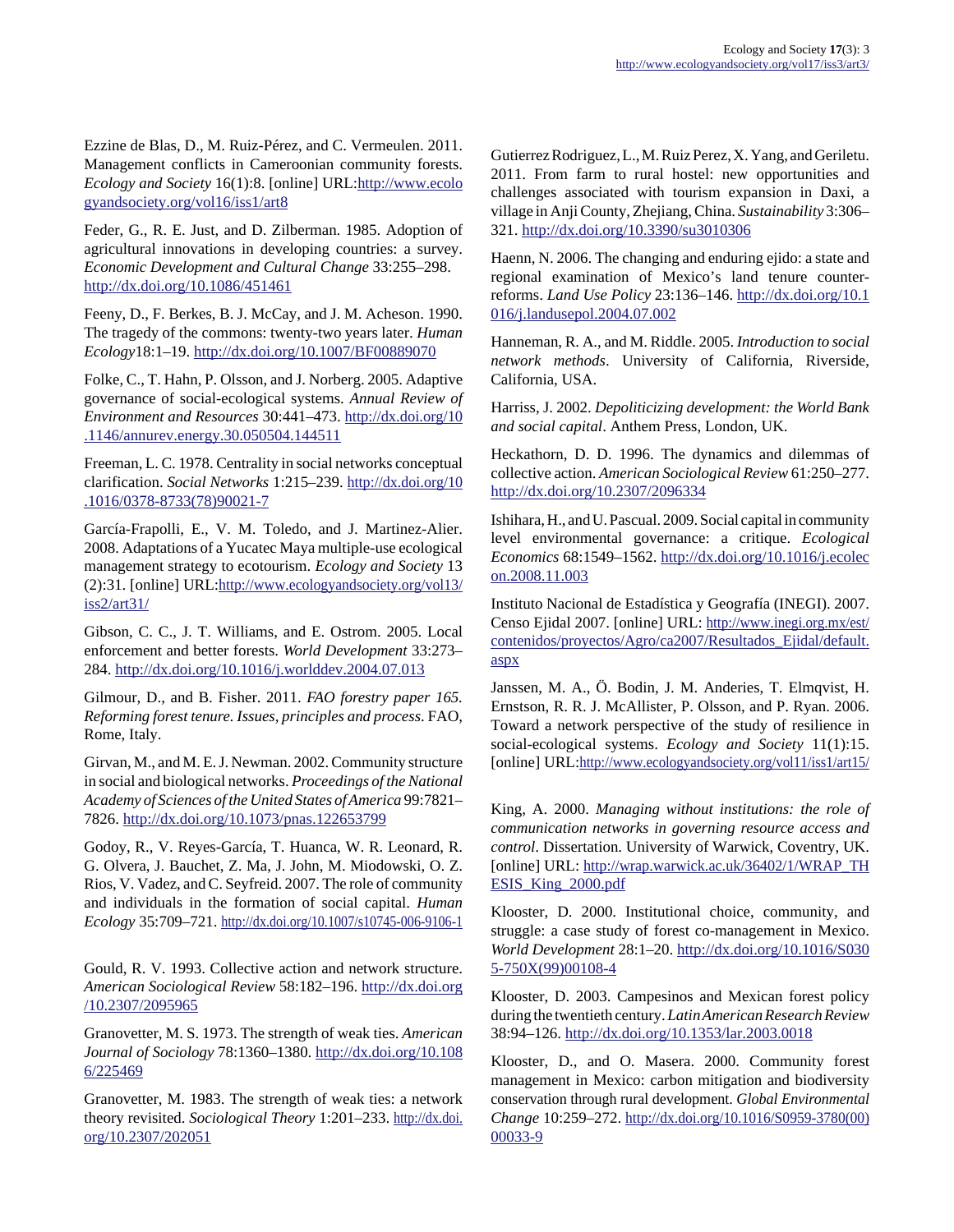Krackhardt, D. 1994. Graph theoretical dimensions of informal organizations. Pages 89–111 *in* K. Carley and M. Prietula, editors. *Computational organizational theory*. Lawrence Erlbaum Associates, Hillsdale, New Jersey, USA.

Lehtonen, M. 2004. The environmental-social interface of sustainable development: capabilities, social capital, institutions. *Ecological Economics* 49:199–214. [http://dx.doi.](http://dx.doi.org/10.1016/j.ecolecon.2004.03.019) [org/10.1016/j.ecolecon.2004.03.019](http://dx.doi.org/10.1016/j.ecolecon.2004.03.019)

Moguel, P., and V. M. Toledo. 1999. Biodiversity conservation in traditional coffee systems of Mexico. *Conservation Biology* 3:11–21. [http://dx.doi.org/10.1046/j.15](http://dx.doi.org/10.1046/j.1523-1739.1999.97153.x) [23-1739.1999.97153.x](http://dx.doi.org/10.1046/j.1523-1739.1999.97153.x)

Newell, S., C. Tansley, and J. Huang. 2004. Social capital and knowledge integration in an ERP project team: the importance of bridging and bonding. *British Journal of Management* 15:43–57. [http://dx.doi.org/10.1111/j.1467-8551.2004.00405.](http://dx.doi.org/10.1111/j.1467-8551.2004.00405.x) [x](http://dx.doi.org/10.1111/j.1467-8551.2004.00405.x)

Newig, J., D. Günther, and C. Pahl-Wostl. 2010. Synapses in the network: learning in governance networks in the context of environmental management. *Ecology and Society* 15(4)24. [online] URL:<http://www.ecologyandsociety.org/vol15/iss4/art24/>

Newman, L., and A. Dale. 2005. Network structure, diversity, and proactive resilience building: a response to Tompkins and Adger. *Ecology and Society* 10(1):r2. [online] URL:[http://ww](http://www.ecologyandsociety.org/vol10/iss1/resp2/) [w.ecologyandsociety.org/vol10/iss1/resp2/](http://www.ecologyandsociety.org/vol10/iss1/resp2/)

Newman, L., and A. Dale. 2007. Homophily and agency: creating effective sustainable development networks. *Environment, Development and Sustainability* 9:79–90. [http:/](http://dx.doi.org/10.1007/s10668-005-9004-5) [/dx.doi.org/10.1007/s10668-005-9004-5](http://dx.doi.org/10.1007/s10668-005-9004-5)

Ostrom, E. 1990. *Governing the commons*. Cambridge University Press, Cambridge, UK.

Ostrom, E. 1994. Constituting social capital and collective action. *Journal of Theoretical Politics* 6:527–562. [http://dx.d](http://dx.doi.org/10.1177/0951692894006004006) [oi.org/10.1177/0951692894006004006](http://dx.doi.org/10.1177/0951692894006004006)

Ostrom, E. 2000. Collective action and the evolution of social norms. *Journal of Economic Perspectives* 14:137–158. [http://](http://dx.doi.org/10.1257/jep.14.3.137) [dx.doi.org/10.1257/jep.14.3.137](http://dx.doi.org/10.1257/jep.14.3.137)

Peters, P. E. 2004. Inequality and social conflict over land in Africa. *Journal of Agrarian Change* 4:269–314. [http://dx.doi.](http://dx.doi.org/10.1111/j.1471-0366.2004.00080.x) [org/10.1111/j.1471-0366.2004.00080.x](http://dx.doi.org/10.1111/j.1471-0366.2004.00080.x)

Portes, A. 2000. The two meanings of social capital. *Sociological Forum* 15:1–12.

Portes, A., and P. Landolt. 2000. Social capital: promise and pitfalls of its role in development. *Journal of Latin American Studies* 32:529–547. [http://dx.doi.org/10.1017/S0022216X00](http://dx.doi.org/10.1017/S0022216X00005836) [005836](http://dx.doi.org/10.1017/S0022216X00005836)

Prell, C., K. Hubacek, and M. S. Reed. 2008. Stakeholder analysis and social network analysis in natural resource management. *Society and Natural Resources* 22:501–518. <http://dx.doi.org/10.1080/08941920802199202>

Pretty, J. 2003. Social capital and the collective management of resources. *Science* 302:1912–1914. [http://dx.doi.org/10.1126/](http://dx.doi.org/10.1126/science.1090847) [science.1090847](http://dx.doi.org/10.1126/science.1090847)

Pretty, J., and D. Smith. 2004. Social capital in biodiversity conservation and management. *Conservation Biology* 18:631–638. [http://dx.doi.org/10.1111/j.1523-1739.2004.00126.](http://dx.doi.org/10.1111/j.1523-1739.2004.00126.x) [x](http://dx.doi.org/10.1111/j.1523-1739.2004.00126.x)

Pretty, J., and H. Ward. 2001. Social capital and the environment. *World Development* 29:209–227. [http://dx.doi.o](http://dx.doi.org/10.1016/S0305-750X(00)00098-X) [rg/10.1016/S0305-750X\(00\)00098-X](http://dx.doi.org/10.1016/S0305-750X(00)00098-X)

Putnam, R. D. 2001. *Bowling alone: the collapse and revival of American community*. Simon and Schuster, New York, USA.

Richards, M. 1997. Common property resource institutions and forest management in Latin America. *Development and Change* 28:95–117.<http://dx.doi.org/10.1111/1467-7660.00036>

Rico García-Amado, L., M. Ruiz Pérez, F. Reyes Escutia, S. Barrasa García, and E. Contreras Mejía. 2011. Efficiency of payments for environmental services: equity and additionality in a case study from a biosphere reserve in Chiapas, Mexico. *Ecological Economics* 70:2361–2368. [http://dx.doi.org/10.1016/](http://dx.doi.org/10.1016/j.ecolecon.2011.07.016) [j.ecolecon.2011.07.016](http://dx.doi.org/10.1016/j.ecolecon.2011.07.016)

Ruiz-Pérez, M., B. Belcher, R. Achdiawan, M. Alexiades, C. Aubertin, J. Caballero, B. Campbell, C. Clement, T. Cunningham, A. Fantini, H. de Foresta, C. García Fernández, K. H. Gautam, P. Hersch Martínez, W. de Jong, K. Kusters, M. G. Kutty, C. López, M. Fu, M. A. Martínez Alfaro, T. R. Nair, O. Ndoye, R. Ocampo, N. Rai, M. Ricker, K. Schreckenberg, S. Shackleton, P. Shanley, T. Sunderland, and Y. Youn. 2004. 2004. Markets drive the specialization strategies of forest peoples. *Ecology and Society* 9(2):4. [online] URL:<http://www.ecologyandsociety.org/vol9/iss2/art4/>

Schlager, E., and E. Ostrom. 1992. Property-rights regimes and natural resources: a conceptual analysis. *Land Economics* 68:249–262. <http://dx.doi.org/10.2307/3146375>

Schusler, T. M., D. J. Decker, and M. Pfeffer. 2003. Social learning for collaborative natural resource management. *Society Natural Resources* 16:309–326. [http://dx.doi.org/10.1](http://dx.doi.org/10.1080/08941920390178874) [080/08941920390178874](http://dx.doi.org/10.1080/08941920390178874)

Siegel, D. A. 2009. Social networks and collective action. *American Journal of Political Science* 53:122–138. [http://dx.](http://dx.doi.org/10.1111/j.1540-5907.2008.00361.x) [doi.org/10.1111/j.1540-5907.2008.00361.x](http://dx.doi.org/10.1111/j.1540-5907.2008.00361.x)